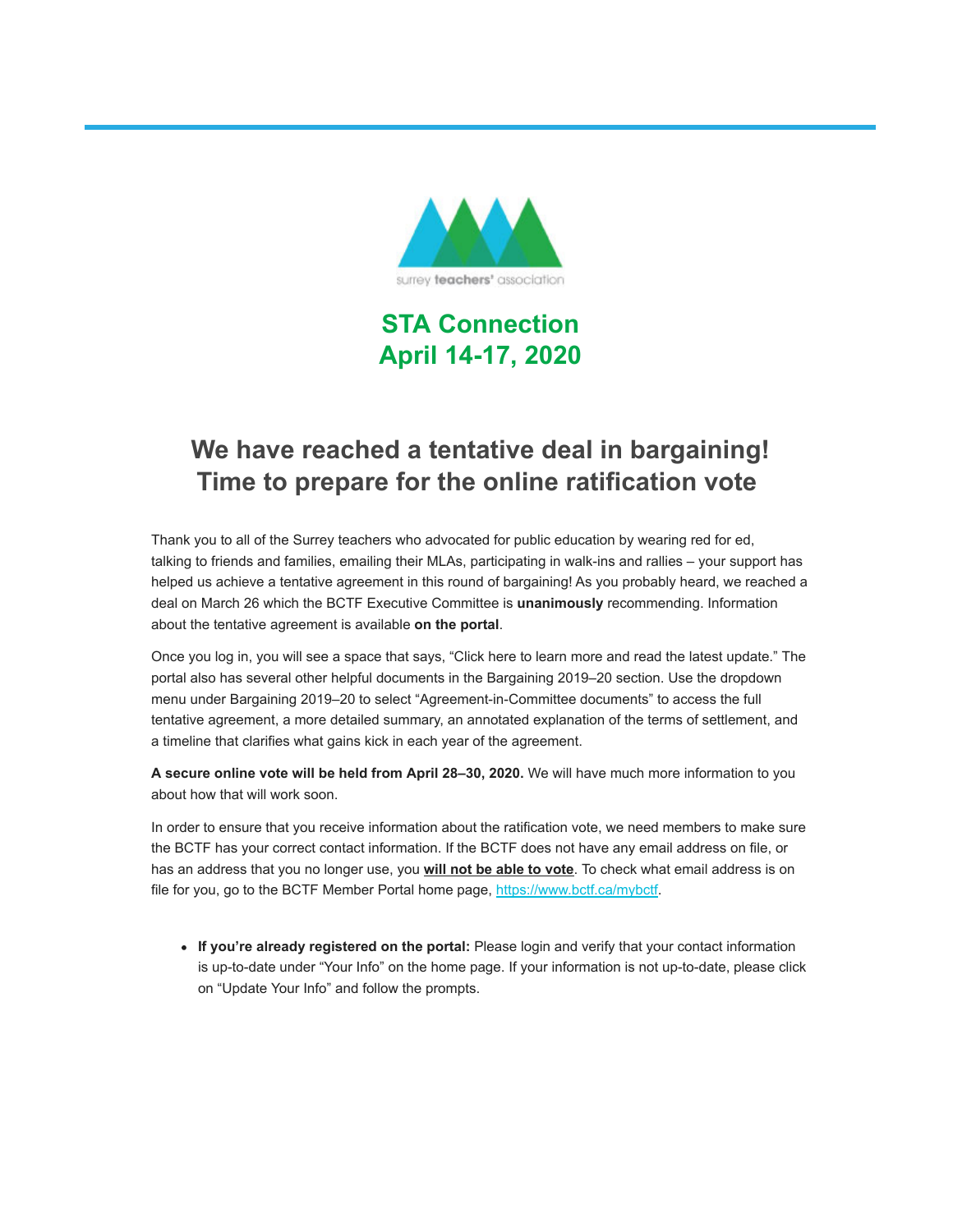- **If it's your first time on the portal:** Click "Sign up now" and follow the prompts. Then, please verify that your contact information is up-to-date under "Your Info" on the home page. If your information is not up-to-date, please click on "Update Your Info" and follow the prompts.
- **If you need your BCTF Member ID:** Click on "Forgot Your Member ID?" and follow the prompts. Then, please verify that your contact information is up-to-date under "Your Info" on the home page. If your information is not up-to-date, please click on "Update Your Info" and follow the prompts.

You can also bypass the portal and update your personal information using the "Change of Address and Personal Data Form".

**Please take the time to inform yourself about the contents of the deal in preparation for ratification. In addition to the material on the BCTF Member Portal, the BCTF will also be providing other opportunities to learn more about the proposed deal:**

- **BCTF President Teri Mooring will make a presentation explaining the deal, and why it is being recommended for ratification, at a Livestream** at 3:30 p.m. Thursday, April 16. You can attend it by going to this link [https://livestream.com/bctf/april162020.](https://surreyteachers.us20.list-manage.com/track/click?u=37ec644ae87e34b54b3912660&id=a083a2f497&e=7261da6bdb) You will need to use the password **bctf2020** to tune in. If you cannot watch it, it will be posted to the portal.
- If you have questions about the tentative deal, you can send them to  $a$ icquestions@bctf.ca. Teri Mooring will answer questions during the Livestream.
- The BCTF will be scheduling telephone town halls next week so members can learn more about the details of the agreement. The BCTF will be emailing details to members soon.

If you did not receive an email from the BCTF about the Agreement-in-Committee and Livestream yesterday or today, that likely means that the BCTF does not have your email. In that case, please log in to the portal, following the instructions above, to ensure they have this information.

# **Working from Home Form**

You will have received a form from the District regarding your working conditions at home. The STA has concerns about this form, and will be discussing it with Human Resources. We will be providing further advice about the form, and advise members not to complete it until then.



- April 20 Convention Committee
- April 20 Indigenization Committee
- April 21 Executive Committee
- April 22 STARA Meeting
- April 28-30 Ratification Vote

### **COVID-19 and EI Claims**

Members who experience a lay-off or shortage of work, an illness, injury or are affected by the COVID19 virus may be eligible to claim EI wage loss benefits. In 2020, the maximum EI payment is \$573 per week or \$1,146 bi-weekly. Whether or not you qualify for EI wage replacement you may qualify for the Canadian Emergency Response Benefit (CERB) which will provide \$500 per week for up to 16 weeks. The benefit is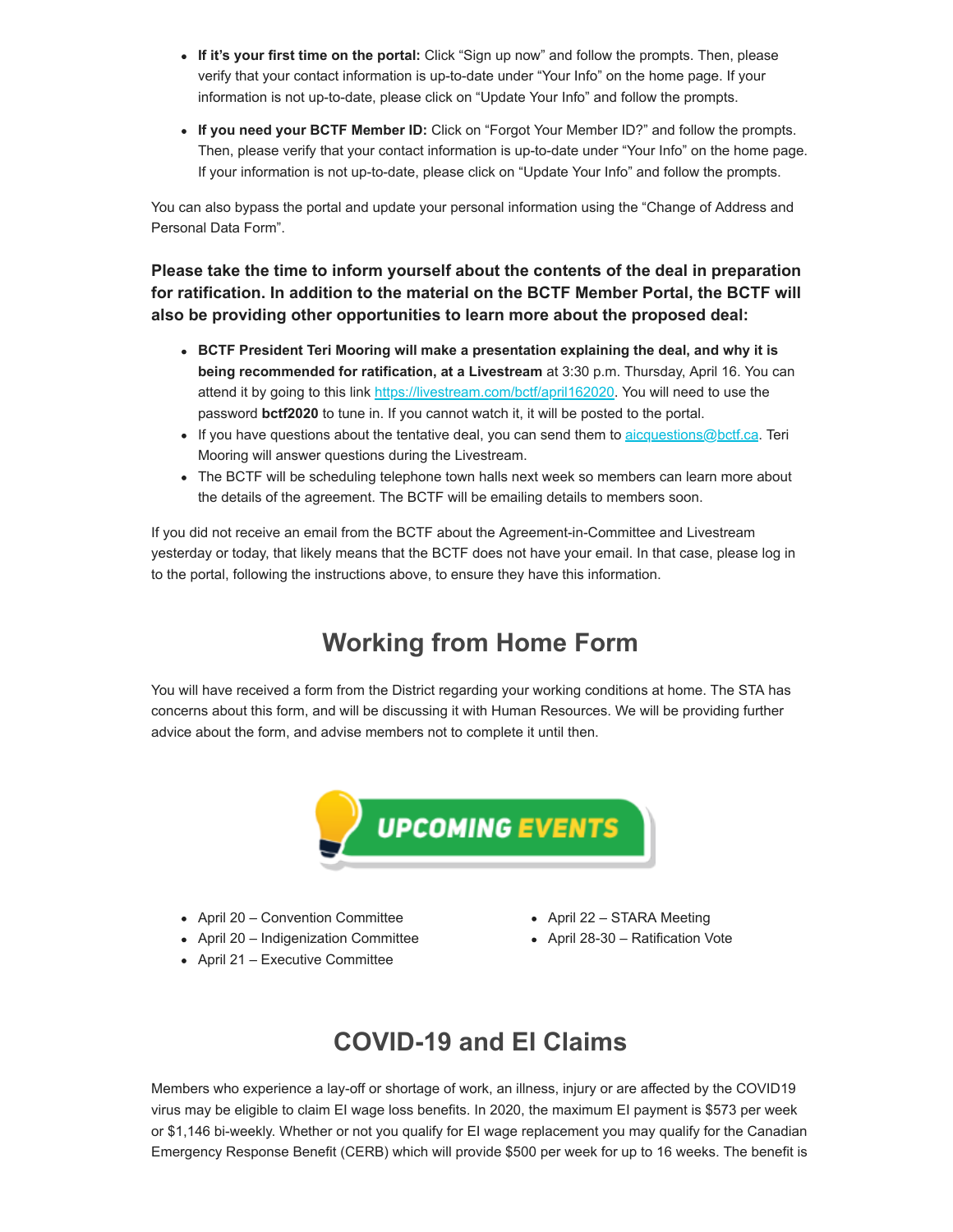available for the period from March 15, 2020, to October 3, 2020. Please see the attached document for more information.

### **TEP Practicum Decision**

There has been an agreement reached between government, the BCTC, and the deans of education (ABCDE) regarding teacher candidate practicums. The key decision is that for Spring 2020, practicums can be delivered through a combination of face to face and up to 50% of online or remote learning approaches. Most TEP programs have already met the face to face requirement. This decision has been made to enable teacher candidates to graduate on time.

# **Annual General Meeting Call for Nominations**



We are in the process of determining the timing and format of our STA Annual General Meeting in light of the restrictions imposed by COVID-19. We will provide more details once we have completed our planning.

If you are interested in running for a position (whether as a full-time table officer working in the STA office, as a member of the Executive Committee, or as a member of the Resolutions Committee), please review the ["Call for Nominations](https://surreyteachers.us20.list-manage.com/track/click?u=37ec644ae87e34b54b3912660&id=a7a73d35a8&e=7261da6bdb)" document. If you are considering whether you would like to run for a position, or are curious to know more, please contact Matt Westphal at [pres@surreyteachers.org.](mailto:pres@surreyteachers.org) If you wish to provide a candidate statement (for Executive Committee and Resolutions Committee) to be distributed to the membership before the AGM, please submit it to the STA office by April 30, 2020, via email to [sta@surreyteachers.org](mailto:sta@surreyteachers.org) or via fax to 604-594-5176. The maximum length for candidate statements is 600 words.

### **Time to Prepare for Transfer Rounds!**

We have reached an agreement with the District to [adjust the transfer round timelines](https://surreyteachers.us20.list-manage.com/track/click?u=37ec644ae87e34b54b3912660&id=129b26b5ef&e=7261da6bdb) slightly, as seen in the attached document. **If you are a teacher with a continuing contract, you are eligible to apply for positions in Rounds 1 and 2.**

Last year, the STA filed a number of grievances related to the transfer rounds. In our discussions with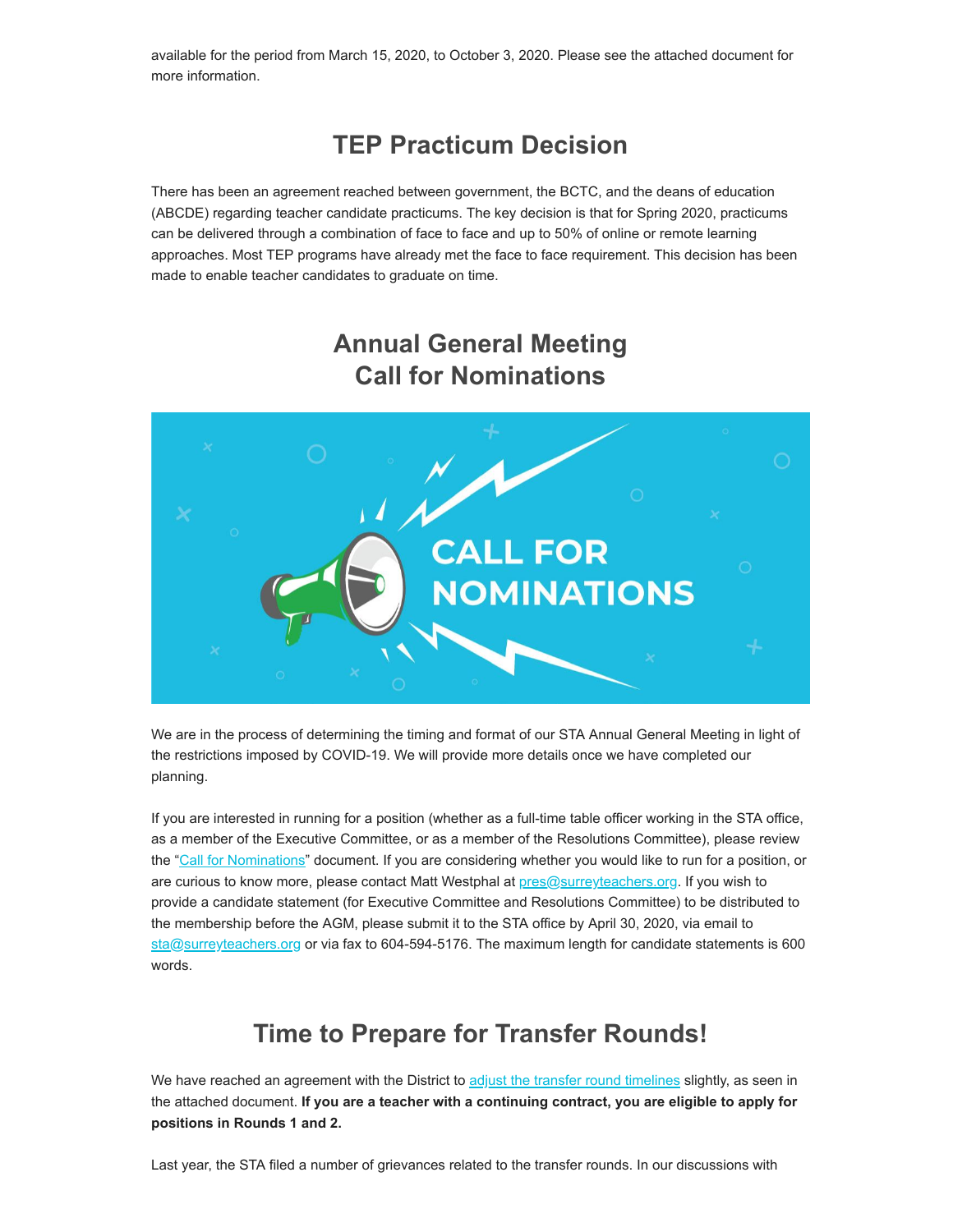There are three parts to the transfer process. [Read more](https://surreyteachers.us20.list-manage.com/track/click?u=37ec644ae87e34b54b3912660&id=b40823d9fe&e=7261da6bdb)

### **Checking in with your mental health and wellness**

Here are some resources that may be helpful for taking care of your mental health:

#### **Seeing a Doctor**

If you are concerned about your mental health, please reach out for help. Many doctors are offering virtual appointments. Call the clinic and they will advise. You can also call 8-1-1 for assistance and advice.

### **Employee and Family Assistance Program (EFAP)**

Through EFAP, you can receive counselling and coaching for a variety of life balance and health issues. This service is offered to all SD36 staff who are eligible for benefits. For more information, please call 1 800-663-1142, or go online to [www.homeweb.ca.](https://surreyteachers.us20.list-manage.com/track/click?u=37ec644ae87e34b54b3912660&id=1c3ae07b01&e=7261da6bdb)

#### **Registered Psychologists**

Our Pacific Blue Cross benefits package includes coverage for services of a registered psychologist. No doctor's referral is needed. Many psychologists are currently offering appointments by phone or video.

### **Health and Wellness**

The BCTF Program contracts professional rehabilitation consultants located in communities throughout the province. In consultation with your health care provider, these consultants will coordinate services that help to improve the teacher's health and functional abilities. You can refer yourself to the Health and Wellness program here: https://bctf.ca/wellness/

### **Starling Minds Online**

The Starling Program is an online mental health and wellness tool that is designed specifically for teachers. It helps you assess, monitor, and improve your mental fitness in the privacy of your home. As a member of BC Teachers' Federation, it is available to you and your family members to use anywhere and anytime you want, for free. They also have some resources specifically for managing stress and anxiety from COVID-19. Starling is and will always be 100% confidential. BCTF members can learn more here: [https://bctf.ca/SalaryAndBenefits.aspx?id=38267](https://surreyteachers.us20.list-manage.com/track/click?u=37ec644ae87e34b54b3912660&id=e42d3f2596&e=7261da6bdb)

### **HeadSpace App**

Headspace is an app with meditations, articles, videos, sleep stories and courses to support mindfulness and to help people stress less, focus more and sleep better. They offer free access to educators. You can sign up here: https://www.headspace.com/educators

#### **Mental Health & Wellness Tips**

Here is an article with some reasonable and wise tips for mental health self-care during this time. You may not relate to all of them, but perhaps some of them could be helpful: [http://www.sfu.ca/olc/blog/my-ssp/mental-health-wellness-tips-quarantine](https://surreyteachers.us20.list-manage.com/track/click?u=37ec644ae87e34b54b3912660&id=a70681b687&e=7261da6bdb) 

### **Climate Justice Organizing in the Time of COVID-19**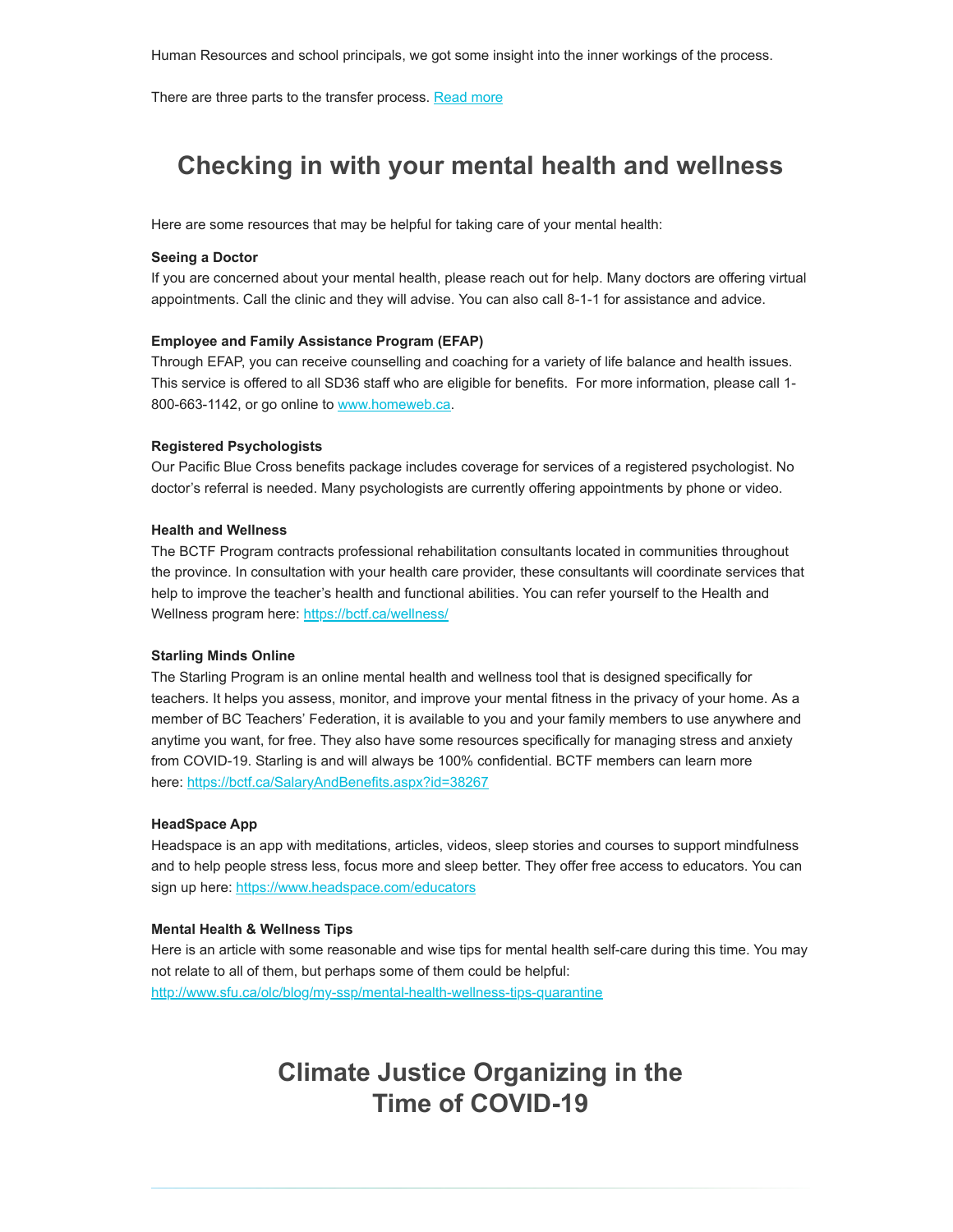

Webinar by Alison Bodine (Climate Convergence organizer, journalist, author and researcher with a focus on environmental, Latin American and immigration issues) and Dr. Chris Carlsten (Head of the Respiratory Medicine Department at the University of British Columbia)

Hosted by Climate Convergence **Wednesday, April 15, 7:00 pm** 

To register: [https://zoom.us/webinar/register/WN\\_vdRcrsRIRvOGSxj6\\_WhXJg](https://surreyteachers.us20.list-manage.com/track/click?u=37ec644ae87e34b54b3912660&id=3c4012efc5&e=7261da6bdb)  Facebook event: [https://www.facebook.com/events/898627053906623/](https://surreyteachers.us20.list-manage.com/track/click?u=37ec644ae87e34b54b3912660&id=136c1ed157&e=7261da6bdb) 

# **Conversation on The Pandemic and Climate Change with David Suzuki and Linda Solomon Wood**

Hosted by Canada's National Observer on **Thursday, April 16, 7:30 – 8:30 pm** To register: Type RSVP into the subject line and email [info@nationalobserver.com.](https://surreyteachers.us20.list-manage.com/track/click?u=37ec644ae87e34b54b3912660&id=a5c6db67aa&e=7261da6bdb) Spaces limited.

# **Attend the 2020 Labor Notes conference in Chicago – virtually, this weekend, for free!**

Join thousands of North American Labour activists this Saturday in a virtual version of the popular and important conference. Building stronger unions even in times of crisis requires training and preparation. It is free but registration is required.

**Saturday April 18, 2020, 10 am – 2:45 pm** [https://labornotes.org/virtualconference](https://surreyteachers.us20.list-manage.com/track/click?u=37ec644ae87e34b54b3912660&id=cc686ce752&e=7261da6bdb)

# **One World: Together At Home**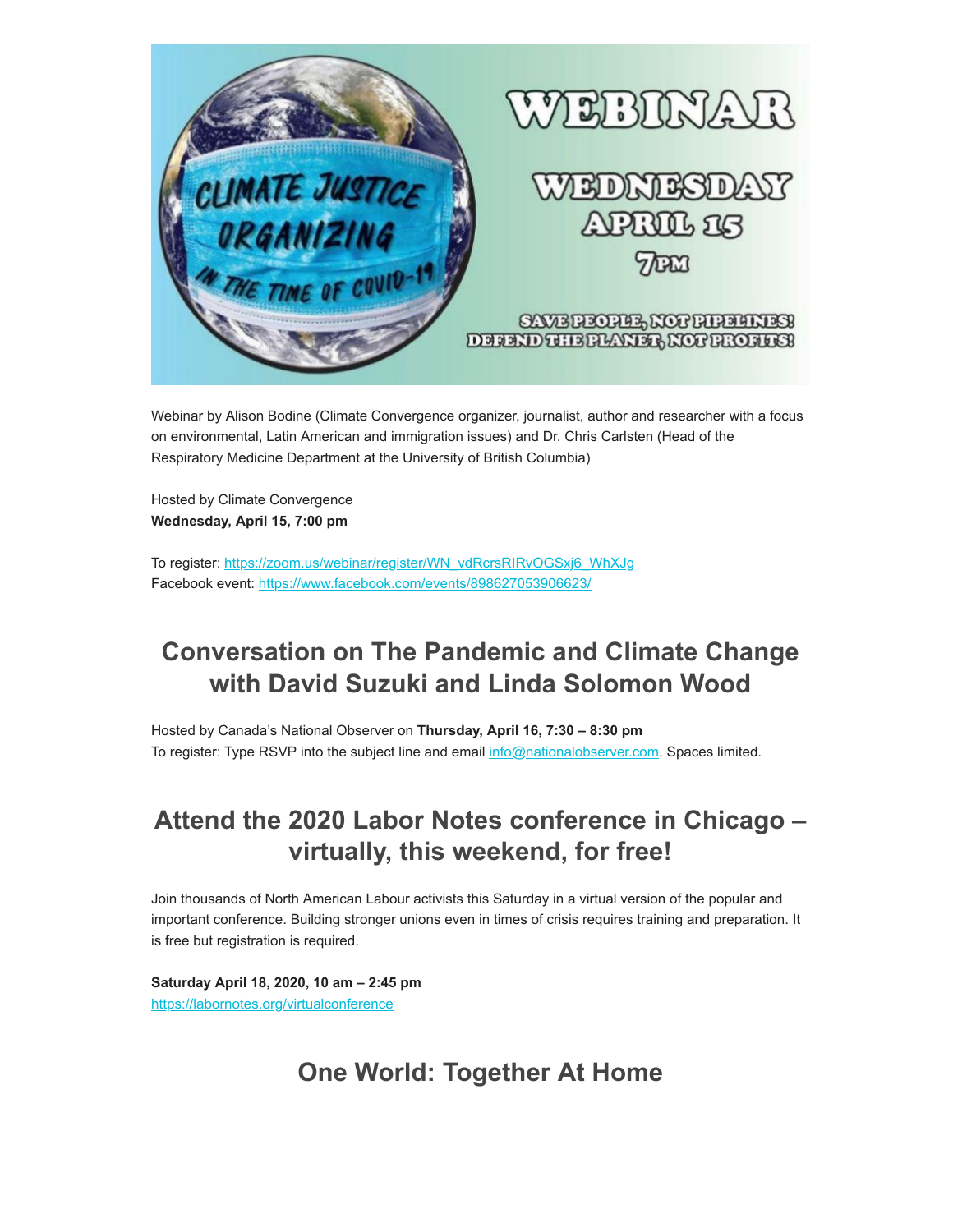

Global Citizen will be bringing the world together through music and inspiring everyone to stay inside and take action. One World: Together At Home is a historic, virtual, no-contact cross-platform global concert special that will celebrate and support healthcare workers and others on the frontlines, and the World Health Organization (WHO) as they lead the fight against the COVID-19 pandemic. The broadcast will include leading global health experts alongside exciting performances by the world's top artists and comedians.

 Contributions from corporate partners will go directly to the WHO's Solidarity Response Fund to support and equip healthcare workers around the world. As of last week, WHO has shipped 2 million pieces of critical PPE and supplies to 68 countries worldwide, ensuring the poorest countries have the resources needed to tackle COVID-19. This included over 700,000 surgical masks, 51,000 N95 masks, 727,000 gloves, 85,000 gowns, nearly 14,000 goggles, and over 20,000 face shields. They also supplied 1.5 million diagnostic kits to 120 countries to bolster their abilities to detect and respond to COVID-19.

The linear broadcast of One World' Together At Home will air on Saturday, April 18 from 5 pm - 7 pm on NBC, CBS, and ABC.

The digital stream will run from 11 am - 5 pm on the following platforms: Alibaba, Amazon Prime Video, Apple, Facebook, Instagram, LiveXLive, Tencent, Tencent Music Entertainment Group, TIDAL, TuneIn, Twitch, Twitter, Yahoo, and YouTube.

[https://www.globalcitizen.org/en/connect/togetherathome/](https://surreyteachers.us20.list-manage.com/track/click?u=37ec644ae87e34b54b3912660&id=2fa130bb00&e=7261da6bdb)



We are so proud to be Surrey Teachers and we know there are amazing things happening around the district that we would love to hear about. In the spirit of acts of kindness, we would love for our members to send us a "shout out" about a colleague who inspires you and who you think deserves recognition, whether it is for their kindness, a great resource they shared recently, or an awesome lesson they teach.